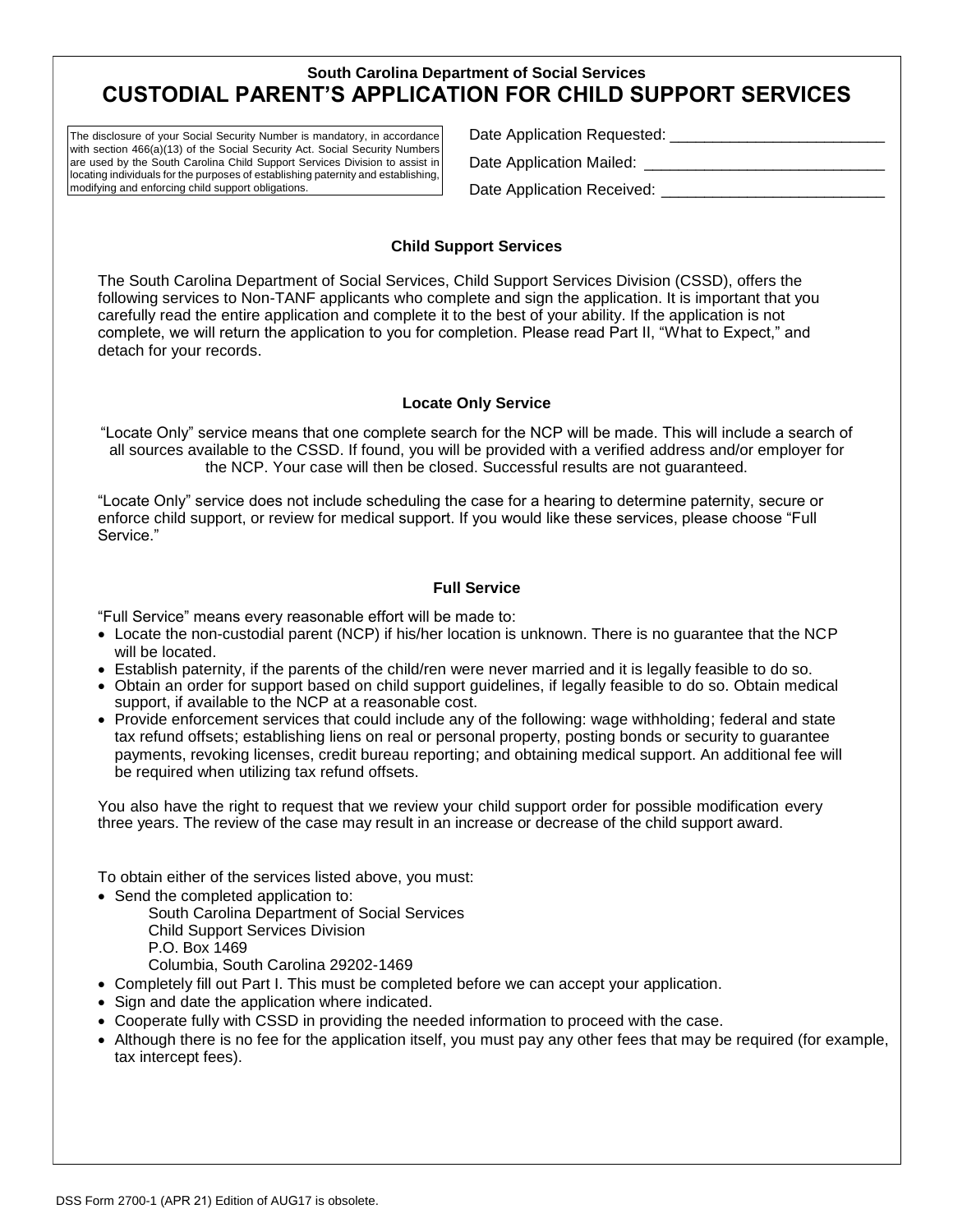| "Locate Only" Applicants                                                                                                                                                                                                                                                                                                                                                                                                                                                                                                                                                                                                                                                                                                                                                                                                                                                                                                                                                                                                                                                                                                                                                                                                                                                                                                                                                                                                                                                                                        |
|-----------------------------------------------------------------------------------------------------------------------------------------------------------------------------------------------------------------------------------------------------------------------------------------------------------------------------------------------------------------------------------------------------------------------------------------------------------------------------------------------------------------------------------------------------------------------------------------------------------------------------------------------------------------------------------------------------------------------------------------------------------------------------------------------------------------------------------------------------------------------------------------------------------------------------------------------------------------------------------------------------------------------------------------------------------------------------------------------------------------------------------------------------------------------------------------------------------------------------------------------------------------------------------------------------------------------------------------------------------------------------------------------------------------------------------------------------------------------------------------------------------------|
| I request "Locate Only" services and understand that DSS will not pursue paternity or support establishment on my behalf.                                                                                                                                                                                                                                                                                                                                                                                                                                                                                                                                                                                                                                                                                                                                                                                                                                                                                                                                                                                                                                                                                                                                                                                                                                                                                                                                                                                       |
| Under penalty of perjury, I declare that the information given in this application is true and complete to the best of my knowledge and belief. I have<br>read all application instructions and pages nine and ten, "What to Expect", and agree to the conditions and fees as outlined in this application.                                                                                                                                                                                                                                                                                                                                                                                                                                                                                                                                                                                                                                                                                                                                                                                                                                                                                                                                                                                                                                                                                                                                                                                                     |
| Applicant's Signature: New York Contract the Contract of the Contract of Contract of Contract of Contract of Contract of Contract of Contract of Contract of Contract of Contract of Contract of Contract of Contract of Contr                                                                                                                                                                                                                                                                                                                                                                                                                                                                                                                                                                                                                                                                                                                                                                                                                                                                                                                                                                                                                                                                                                                                                                                                                                                                                  |
|                                                                                                                                                                                                                                                                                                                                                                                                                                                                                                                                                                                                                                                                                                                                                                                                                                                                                                                                                                                                                                                                                                                                                                                                                                                                                                                                                                                                                                                                                                                 |
| <b>Full Service Applicants Only</b><br>If you are applying for Full Service, complete and sign the Authorization and Assignment of Rights. Please note numbers 2, 5 and 8 require<br>specific answers. In order for CSSD to process your application accurately, all questions must be answered.                                                                                                                                                                                                                                                                                                                                                                                                                                                                                                                                                                                                                                                                                                                                                                                                                                                                                                                                                                                                                                                                                                                                                                                                                |
| <b>Authorization and Assignment of Rights</b>                                                                                                                                                                                                                                                                                                                                                                                                                                                                                                                                                                                                                                                                                                                                                                                                                                                                                                                                                                                                                                                                                                                                                                                                                                                                                                                                                                                                                                                                   |
| 1. I do hereby apply to the South Carolina Department of Social Services (SCDSS), Child Support Services Division (CSSD) for Non-TANF services<br>under Title IV-D of the Social Security Act. I hereby authorize the SCDSS to act in my behalf in enforcing and collecting my child support.<br>2. In consideration for legal services and other assistance provided in obtaining child support, I hereby voluntarily assign and transfer unto SCDSS<br>all the support rights, including those past, present and future, which I have against                                                                                                                                                                                                                                                                                                                                                                                                                                                                                                                                                                                                                                                                                                                                                                                                                                                                                                                                                                 |
| For the support of                                                                                                                                                                                                                                                                                                                                                                                                                                                                                                                                                                                                                                                                                                                                                                                                                                                                                                                                                                                                                                                                                                                                                                                                                                                                                                                                                                                                                                                                                              |
| (Child/Children)<br>(Non-Custodial Parent)                                                                                                                                                                                                                                                                                                                                                                                                                                                                                                                                                                                                                                                                                                                                                                                                                                                                                                                                                                                                                                                                                                                                                                                                                                                                                                                                                                                                                                                                      |
| <b>Example 2014</b> For whom I have care and custody.                                                                                                                                                                                                                                                                                                                                                                                                                                                                                                                                                                                                                                                                                                                                                                                                                                                                                                                                                                                                                                                                                                                                                                                                                                                                                                                                                                                                                                                           |
| (Child/Children)                                                                                                                                                                                                                                                                                                                                                                                                                                                                                                                                                                                                                                                                                                                                                                                                                                                                                                                                                                                                                                                                                                                                                                                                                                                                                                                                                                                                                                                                                                |
| 3. The assignment is subject to the terms and conditions of Title IV-D of the Social Security Act, as amended (42 USC 654(6)).<br>4. I understand that when this application for services is accepted, one of the people with whom I may discuss my case is an attorney who is an<br>employee of the CSSD. None of the services provided to me establish an attorney-client relationship with the CSSD attorney. The attorney is<br>employed by the state of South Carolina and remains an attorney for the state. Submission of this application constitutes my acknowledgment<br>and acceptance of this condition.<br>5. I request that the CSSD obtain and/or enforce medical support from the NCP if it is available at a reasonable cost:<br>$\Box$ Yes $\Box$ No, I have satisfactory insurance.<br>6. I do hereby attest under penalties of perjury that the above information is true and complete to the best of my knowledge and belief and is given<br>for the purpose of receiving services under Title IV-D of the Social Security Act. I have read all application instructions and pages nine and ten,<br>"What to Expect", and agree to the conditions and fees as outlined in this application.<br>7. I understand, that as part of the 2005 Deficit Reduction Act passed by Congress, beginning October 1, 2007, all applicants who have never<br>received public assistance (AFDC/TANF) will be charged a \$35.00 fee each federal fiscal year (October - September) after \$500.00 in child |
| support has been collected and paid out. This fee will not be charged until at least \$500.00 is collected and paid out. If you have more than one<br>eligible case, the fee will be charged on each case meeting the \$500.00 threshold.<br>8. Permission to Recoup An Overpayment: Upon written notification of payment error from Child Support Services Division, I agree to allow<br>CSSD to retain up to 10 percent of any future child support payments to correct any overpayment I received. $\Box$ Yes $\Box$ No                                                                                                                                                                                                                                                                                                                                                                                                                                                                                                                                                                                                                                                                                                                                                                                                                                                                                                                                                                                      |
| Applicant's Signature<br>Date                                                                                                                                                                                                                                                                                                                                                                                                                                                                                                                                                                                                                                                                                                                                                                                                                                                                                                                                                                                                                                                                                                                                                                                                                                                                                                                                                                                                                                                                                   |
|                                                                                                                                                                                                                                                                                                                                                                                                                                                                                                                                                                                                                                                                                                                                                                                                                                                                                                                                                                                                                                                                                                                                                                                                                                                                                                                                                                                                                                                                                                                 |
| <b>Please Note:</b>                                                                                                                                                                                                                                                                                                                                                                                                                                                                                                                                                                                                                                                                                                                                                                                                                                                                                                                                                                                                                                                                                                                                                                                                                                                                                                                                                                                                                                                                                             |
| We take the safety of families receiving child support services seriously, and have developed the following questions to help us lessen<br>some of the concerns you may have in petitioning for child support. We do not share your answers to these questions with the other<br>parent. We also know that things in relationships can change, so you can change your answers to these questions in the future.                                                                                                                                                                                                                                                                                                                                                                                                                                                                                                                                                                                                                                                                                                                                                                                                                                                                                                                                                                                                                                                                                                 |
| An answer of yes to any of these questions will prompt us to indicate on your case that no personal information is to be<br>disclosed electronically on your case. Also, an alert will appear on your case so that any staff member viewing the case<br>will be notified of the existence of this indicator.                                                                                                                                                                                                                                                                                                                                                                                                                                                                                                                                                                                                                                                                                                                                                                                                                                                                                                                                                                                                                                                                                                                                                                                                    |
| ⊔ No<br>Have you ever applied for a restraining order for protection from the other parent?<br>$\sqcup$ Yes<br>$\Box$ No<br>Have the police ever been called due to violence from the other parent?<br>$\Box$ Yes                                                                                                                                                                                                                                                                                                                                                                                                                                                                                                                                                                                                                                                                                                                                                                                                                                                                                                                                                                                                                                                                                                                                                                                                                                                                                               |
|                                                                                                                                                                                                                                                                                                                                                                                                                                                                                                                                                                                                                                                                                                                                                                                                                                                                                                                                                                                                                                                                                                                                                                                                                                                                                                                                                                                                                                                                                                                 |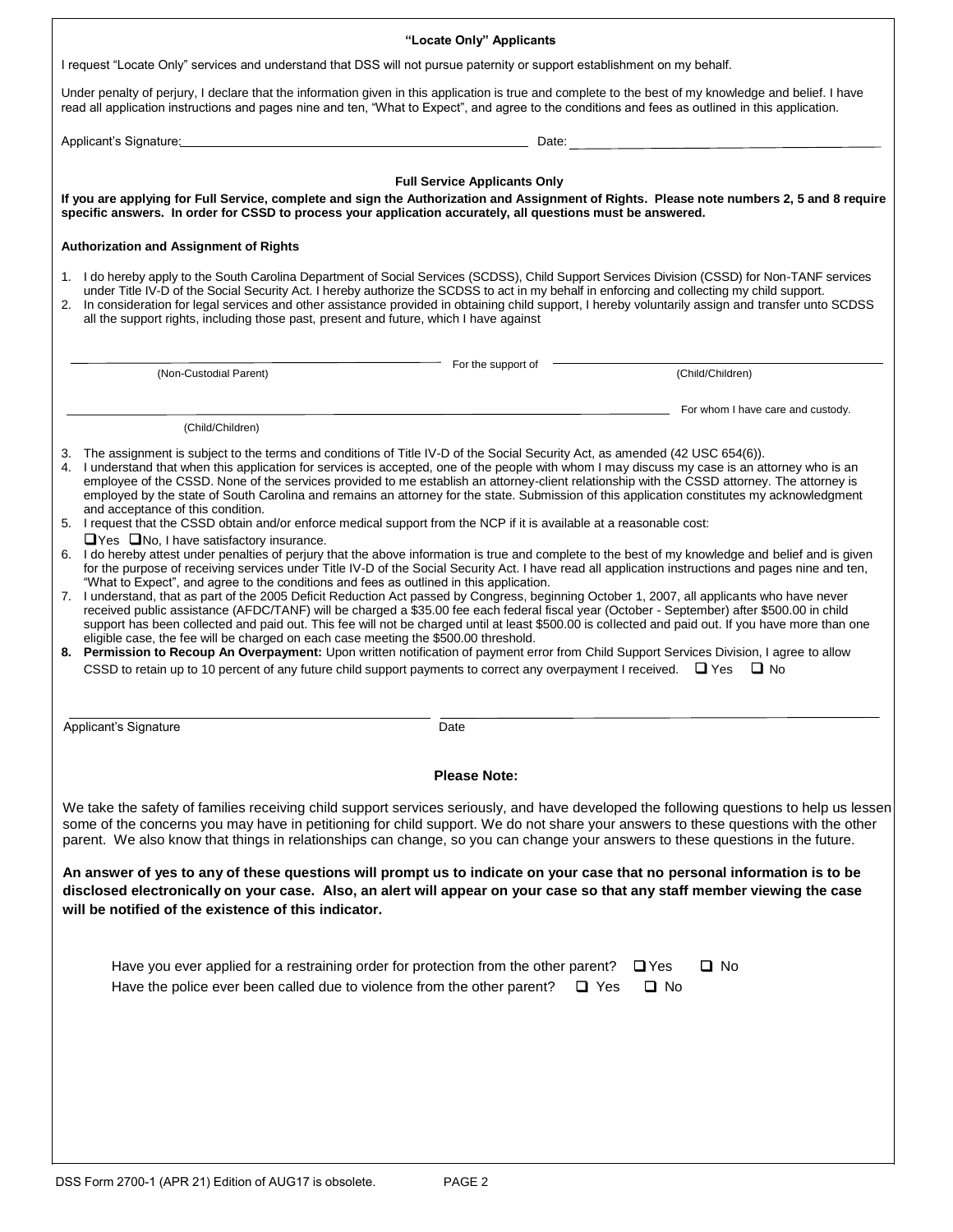## **PART I**

| <b>Custodial Parent Information</b><br>(Person with whom child or children is/are living)                                                                                                                                                                       |  |  |  |
|-----------------------------------------------------------------------------------------------------------------------------------------------------------------------------------------------------------------------------------------------------------------|--|--|--|
|                                                                                                                                                                                                                                                                 |  |  |  |
|                                                                                                                                                                                                                                                                 |  |  |  |
|                                                                                                                                                                                                                                                                 |  |  |  |
|                                                                                                                                                                                                                                                                 |  |  |  |
|                                                                                                                                                                                                                                                                 |  |  |  |
|                                                                                                                                                                                                                                                                 |  |  |  |
|                                                                                                                                                                                                                                                                 |  |  |  |
|                                                                                                                                                                                                                                                                 |  |  |  |
|                                                                                                                                                                                                                                                                 |  |  |  |
|                                                                                                                                                                                                                                                                 |  |  |  |
|                                                                                                                                                                                                                                                                 |  |  |  |
|                                                                                                                                                                                                                                                                 |  |  |  |
|                                                                                                                                                                                                                                                                 |  |  |  |
| If not currently married, have you ever been married? $\Box$ Yes $\Box$ No If yes, provide the following:<br>Name of Former Spouse: <u>example and the set of the set of the set of Marriage:</u> example and Place of Marriage: example and Place of Marriage: |  |  |  |
|                                                                                                                                                                                                                                                                 |  |  |  |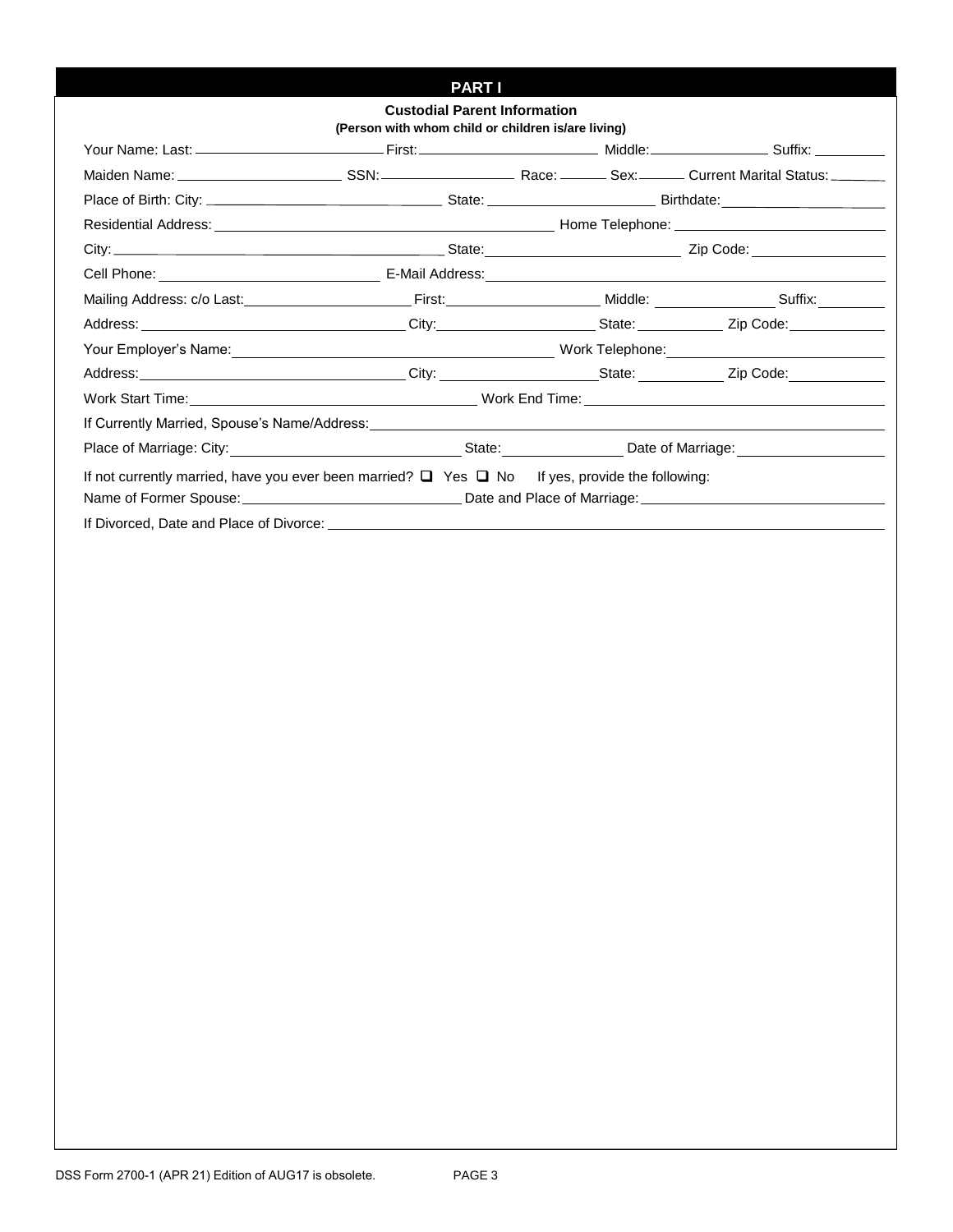#### **Non-Custodial Parent Information**

|                           |                                                                                                                    |                               | Nickname: ____________________ Maiden Name: _____________________ Driver's License Number: _______________                     |  |  |  |
|---------------------------|--------------------------------------------------------------------------------------------------------------------|-------------------------------|--------------------------------------------------------------------------------------------------------------------------------|--|--|--|
|                           |                                                                                                                    |                               |                                                                                                                                |  |  |  |
|                           |                                                                                                                    |                               |                                                                                                                                |  |  |  |
|                           |                                                                                                                    |                               |                                                                                                                                |  |  |  |
|                           |                                                                                                                    |                               |                                                                                                                                |  |  |  |
|                           |                                                                                                                    |                               |                                                                                                                                |  |  |  |
|                           |                                                                                                                    |                               |                                                                                                                                |  |  |  |
|                           |                                                                                                                    |                               | Is this address current? Q Yes Q No Q Unknown Date Last Lived There: _________ Home Telephone: __________                      |  |  |  |
|                           |                                                                                                                    |                               |                                                                                                                                |  |  |  |
|                           |                                                                                                                    |                               |                                                                                                                                |  |  |  |
|                           |                                                                                                                    |                               |                                                                                                                                |  |  |  |
|                           |                                                                                                                    |                               |                                                                                                                                |  |  |  |
|                           | Please furnish the following information on the non-custodial parent's current or last employer:                   |                               |                                                                                                                                |  |  |  |
|                           |                                                                                                                    |                               |                                                                                                                                |  |  |  |
|                           |                                                                                                                    |                               | Employer's Address: _______________________________City:_______________________State: _____________Zip Code:__________________ |  |  |  |
|                           |                                                                                                                    |                               | Date Last Worked: _______________________What is the NCP's monthly salary? \$____________Shift Worked: __________              |  |  |  |
|                           |                                                                                                                    |                               |                                                                                                                                |  |  |  |
|                           | Please list the names and addresses of any other past employers:                                                   |                               |                                                                                                                                |  |  |  |
| Name:                     | Address:                                                                                                           |                               | Date Last Worked:                                                                                                              |  |  |  |
|                           |                                                                                                                    |                               |                                                                                                                                |  |  |  |
| <b>Father:</b>            | What are the names of the non-custodial parent's parents? (Please indicate their names even if they are deceased.) | <b>Mother:</b>                |                                                                                                                                |  |  |  |
| Last/Suffix/First/Middle: |                                                                                                                    | Maiden Name/Last/First/Middle |                                                                                                                                |  |  |  |
| Street or P.O. Box        |                                                                                                                    | Street or P.O. Box            |                                                                                                                                |  |  |  |
| City/State/Zip Code:      |                                                                                                                    | City/State/Zip Code:          |                                                                                                                                |  |  |  |
| Telephone:                |                                                                                                                    | Telephone:                    |                                                                                                                                |  |  |  |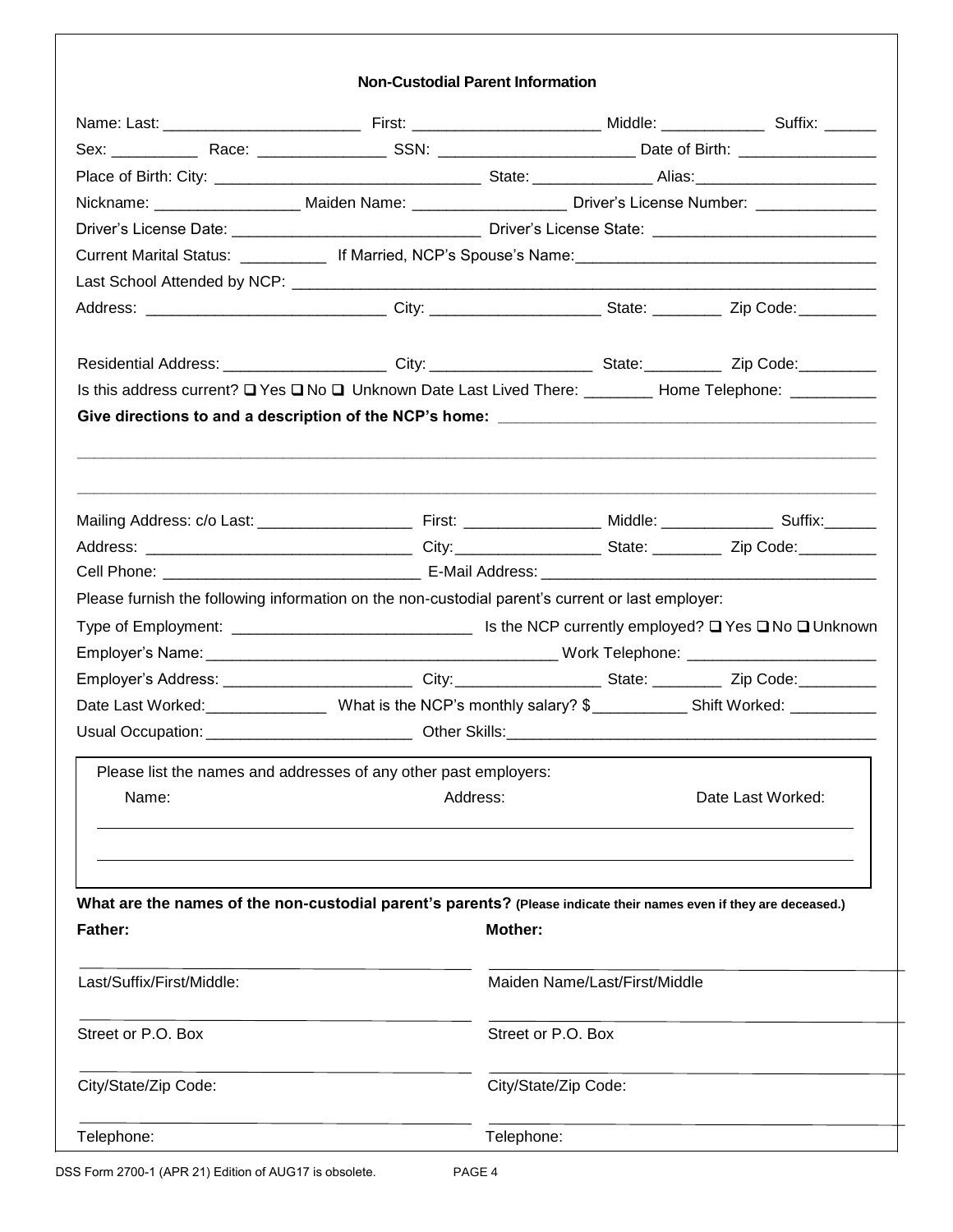|                                                                                                    |                         | NCP's Height: ______ Feet _____ Inches Weight: ________ Lbs. Hair Color: ____________ Eye Color: _________                   |
|----------------------------------------------------------------------------------------------------|-------------------------|------------------------------------------------------------------------------------------------------------------------------|
|                                                                                                    |                         | Identifying Mark/Scars: ___________________ Does the NCP have a police record? Q Yes Q No Q Unknown                          |
|                                                                                                    |                         |                                                                                                                              |
| answer the questions immediately following the signature line).                                    |                         | Was the crime a violent offense against you or your child/ren? $\Box$ Yes $\Box$ No (If the answer is yes, please be sure to |
|                                                                                                    |                         |                                                                                                                              |
|                                                                                                    |                         |                                                                                                                              |
|                                                                                                    |                         |                                                                                                                              |
| R-Retired D-Discharged<br>A- Active<br>N-Never In U-Unknown                                        |                         |                                                                                                                              |
|                                                                                                    |                         |                                                                                                                              |
| Does the NCP have income other than employment income? □ Yes □ No □ Unknown                        |                         |                                                                                                                              |
|                                                                                                    |                         |                                                                                                                              |
| Does the NCP have any bank accounts/assets? □ Yes □ No □ Unknown                                   |                         |                                                                                                                              |
|                                                                                                    |                         |                                                                                                                              |
|                                                                                                    |                         |                                                                                                                              |
|                                                                                                    |                         |                                                                                                                              |
| Does the NCP own any property (real estate, car, etc)? □ Yes □ No □ Unknown                        |                         |                                                                                                                              |
|                                                                                                    |                         |                                                                                                                              |
| What is the name of the insurer with whom the NCP has medical insurance coverage?<br>Carrier Name: | Type of Insurance:      | Policy Number:                                                                                                               |
|                                                                                                    | <b>Case Information</b> |                                                                                                                              |
|                                                                                                    |                         |                                                                                                                              |
| (Please attach a copy of the court order)                                                          |                         | Do you have a previous court order established? $\square$ Yes $\square$ No If yes, provide support order number:             |
|                                                                                                    |                         |                                                                                                                              |
|                                                                                                    |                         |                                                                                                                              |
|                                                                                                    |                         |                                                                                                                              |
| Support Method: _____________ D-Direct to You C-Through the Court                                  |                         | Effective Date of Support Order: _______________                                                                             |
| Are you willing to submit to a paternity test? $\Box$ Yes $\Box$ No                                |                         |                                                                                                                              |
|                                                                                                    |                         |                                                                                                                              |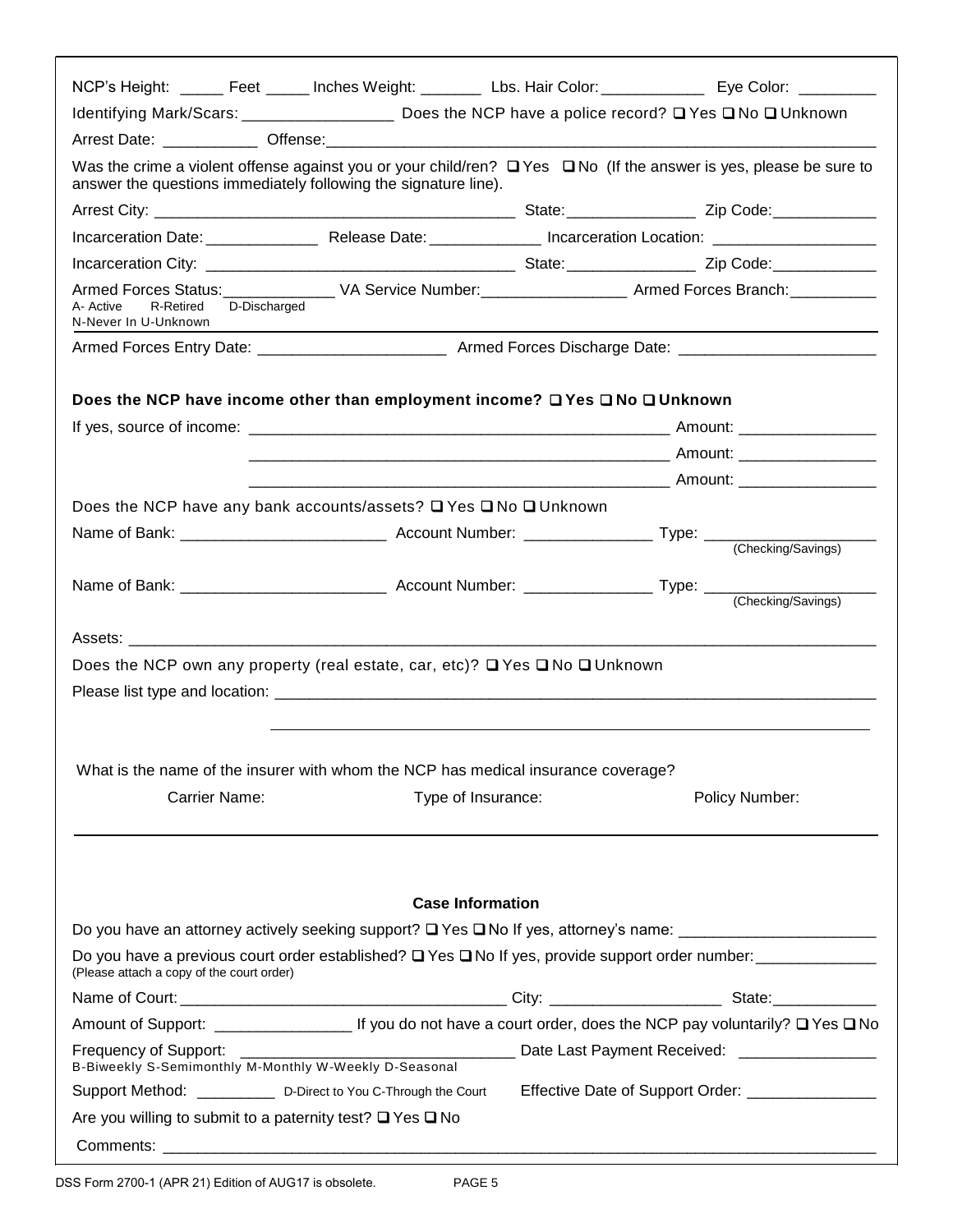| Sex: Race: SSN: Sex: Date of Birth: Place of Birth: Community Place of Birth:<br><b>Complete Only If You Are NOT The Mother of This Child</b><br>If Married: Date: _______ Place: ___________________ If Divorced: Date: ________ Place: ________________<br>If Married: Date: ________ Place: ______________________ If Divorced: Date: __________ Place: _______________<br><b>Full Service Applicants Only</b><br>(Answer if you are the MOTHER of this child. However, if you were married to the father when the child was born and this is his child, omit<br>the following questions. If the father is already under a court order to support this child, please return a copy to us and omit the following<br>(Month/Day/Year)<br>2. Did the father have his name put on the birth certificate or sign a voluntary paternity acknowledgement?<br>$\Box$ Yes $\Box$ No<br>3. What did the child weigh at birth? ___Lbs. ____ Oz. Was the child? Q Early Q On Time Q Late<br>Buy any presents? □ Yes □ No<br>Visit the child? $\Box$ Yes $\Box$ No<br>Pay or offer to pay the medical bills of your pregnancy? $\Box$ Yes $\Box$ No<br>Admit being the father? $\Box$ Yes $\Box$ No<br>Have his picture taken with the child? $\Box$ Yes $\Box$ No<br>Visit the hospital? $\Box$ Yes $\Box$ No<br>Discuss Abortion? □ Yes □ No   Offer to marry you? □ Yes □ No<br>5. Were you having sexual relations with anyone other than the father during the month you got pregnant?<br>$\Box$ Yes $\Box$ No | questions.)<br>1. In which state did you become pregnant? __________________When did you get pregnant? ______<br>4. Did the father: |  |
|-----------------------------------------------------------------------------------------------------------------------------------------------------------------------------------------------------------------------------------------------------------------------------------------------------------------------------------------------------------------------------------------------------------------------------------------------------------------------------------------------------------------------------------------------------------------------------------------------------------------------------------------------------------------------------------------------------------------------------------------------------------------------------------------------------------------------------------------------------------------------------------------------------------------------------------------------------------------------------------------------------------------------------------------------------------------------------------------------------------------------------------------------------------------------------------------------------------------------------------------------------------------------------------------------------------------------------------------------------------------------------------------------------------------------------------------------------------------------------------------------------------|-------------------------------------------------------------------------------------------------------------------------------------|--|
|                                                                                                                                                                                                                                                                                                                                                                                                                                                                                                                                                                                                                                                                                                                                                                                                                                                                                                                                                                                                                                                                                                                                                                                                                                                                                                                                                                                                                                                                                                           |                                                                                                                                     |  |
|                                                                                                                                                                                                                                                                                                                                                                                                                                                                                                                                                                                                                                                                                                                                                                                                                                                                                                                                                                                                                                                                                                                                                                                                                                                                                                                                                                                                                                                                                                           |                                                                                                                                     |  |
|                                                                                                                                                                                                                                                                                                                                                                                                                                                                                                                                                                                                                                                                                                                                                                                                                                                                                                                                                                                                                                                                                                                                                                                                                                                                                                                                                                                                                                                                                                           |                                                                                                                                     |  |
|                                                                                                                                                                                                                                                                                                                                                                                                                                                                                                                                                                                                                                                                                                                                                                                                                                                                                                                                                                                                                                                                                                                                                                                                                                                                                                                                                                                                                                                                                                           |                                                                                                                                     |  |
|                                                                                                                                                                                                                                                                                                                                                                                                                                                                                                                                                                                                                                                                                                                                                                                                                                                                                                                                                                                                                                                                                                                                                                                                                                                                                                                                                                                                                                                                                                           |                                                                                                                                     |  |
|                                                                                                                                                                                                                                                                                                                                                                                                                                                                                                                                                                                                                                                                                                                                                                                                                                                                                                                                                                                                                                                                                                                                                                                                                                                                                                                                                                                                                                                                                                           |                                                                                                                                     |  |
|                                                                                                                                                                                                                                                                                                                                                                                                                                                                                                                                                                                                                                                                                                                                                                                                                                                                                                                                                                                                                                                                                                                                                                                                                                                                                                                                                                                                                                                                                                           |                                                                                                                                     |  |
|                                                                                                                                                                                                                                                                                                                                                                                                                                                                                                                                                                                                                                                                                                                                                                                                                                                                                                                                                                                                                                                                                                                                                                                                                                                                                                                                                                                                                                                                                                           |                                                                                                                                     |  |
|                                                                                                                                                                                                                                                                                                                                                                                                                                                                                                                                                                                                                                                                                                                                                                                                                                                                                                                                                                                                                                                                                                                                                                                                                                                                                                                                                                                                                                                                                                           |                                                                                                                                     |  |
|                                                                                                                                                                                                                                                                                                                                                                                                                                                                                                                                                                                                                                                                                                                                                                                                                                                                                                                                                                                                                                                                                                                                                                                                                                                                                                                                                                                                                                                                                                           |                                                                                                                                     |  |
|                                                                                                                                                                                                                                                                                                                                                                                                                                                                                                                                                                                                                                                                                                                                                                                                                                                                                                                                                                                                                                                                                                                                                                                                                                                                                                                                                                                                                                                                                                           |                                                                                                                                     |  |
|                                                                                                                                                                                                                                                                                                                                                                                                                                                                                                                                                                                                                                                                                                                                                                                                                                                                                                                                                                                                                                                                                                                                                                                                                                                                                                                                                                                                                                                                                                           |                                                                                                                                     |  |
|                                                                                                                                                                                                                                                                                                                                                                                                                                                                                                                                                                                                                                                                                                                                                                                                                                                                                                                                                                                                                                                                                                                                                                                                                                                                                                                                                                                                                                                                                                           |                                                                                                                                     |  |
|                                                                                                                                                                                                                                                                                                                                                                                                                                                                                                                                                                                                                                                                                                                                                                                                                                                                                                                                                                                                                                                                                                                                                                                                                                                                                                                                                                                                                                                                                                           |                                                                                                                                     |  |
|                                                                                                                                                                                                                                                                                                                                                                                                                                                                                                                                                                                                                                                                                                                                                                                                                                                                                                                                                                                                                                                                                                                                                                                                                                                                                                                                                                                                                                                                                                           |                                                                                                                                     |  |
|                                                                                                                                                                                                                                                                                                                                                                                                                                                                                                                                                                                                                                                                                                                                                                                                                                                                                                                                                                                                                                                                                                                                                                                                                                                                                                                                                                                                                                                                                                           |                                                                                                                                     |  |
|                                                                                                                                                                                                                                                                                                                                                                                                                                                                                                                                                                                                                                                                                                                                                                                                                                                                                                                                                                                                                                                                                                                                                                                                                                                                                                                                                                                                                                                                                                           |                                                                                                                                     |  |
|                                                                                                                                                                                                                                                                                                                                                                                                                                                                                                                                                                                                                                                                                                                                                                                                                                                                                                                                                                                                                                                                                                                                                                                                                                                                                                                                                                                                                                                                                                           |                                                                                                                                     |  |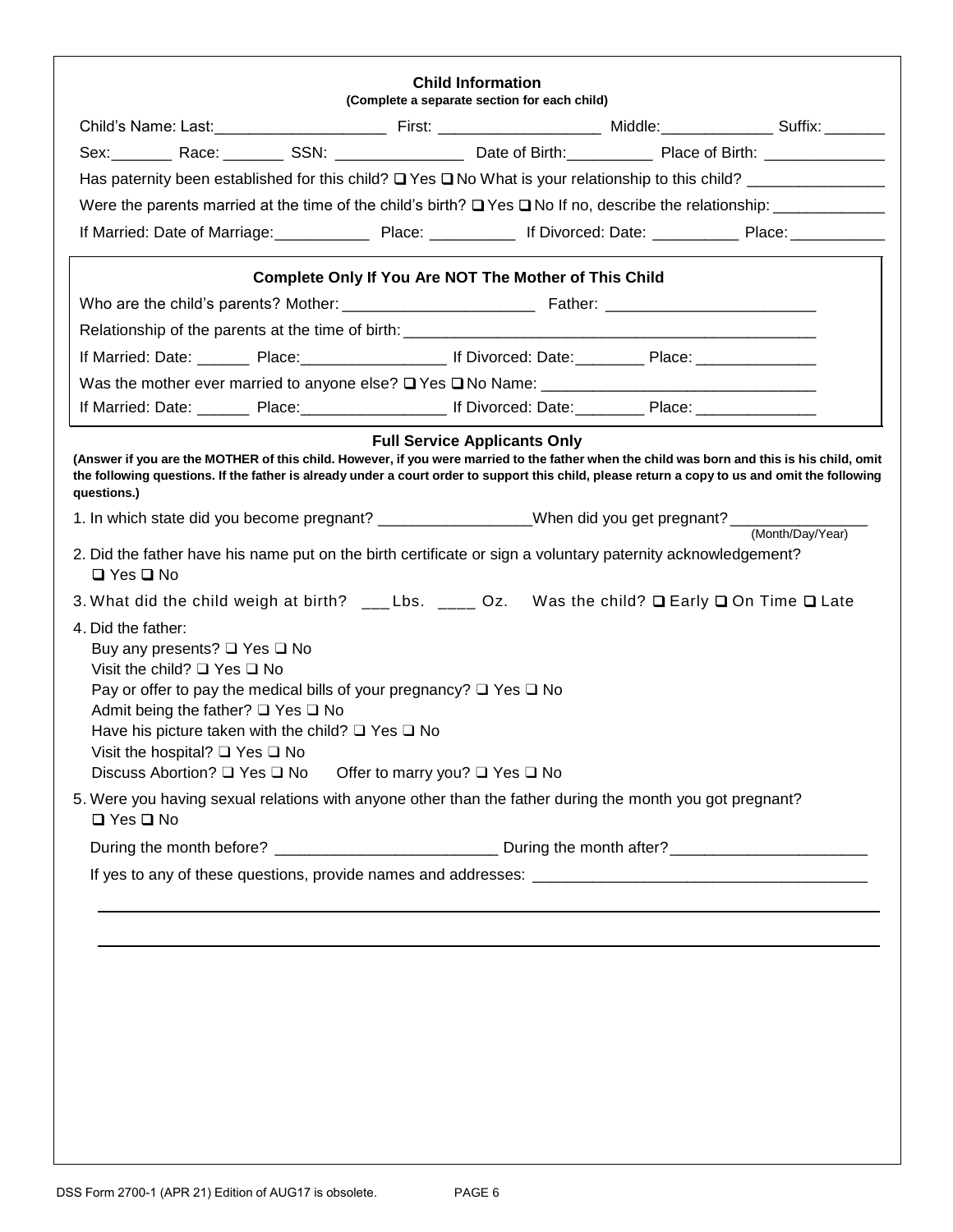| Were the parents married at the time of the child's birth? Q Yes Q No If no, describe the relationship: ______________                                                                                                                                                                                       |                                                              |  |
|--------------------------------------------------------------------------------------------------------------------------------------------------------------------------------------------------------------------------------------------------------------------------------------------------------------|--------------------------------------------------------------|--|
|                                                                                                                                                                                                                                                                                                              |                                                              |  |
|                                                                                                                                                                                                                                                                                                              |                                                              |  |
|                                                                                                                                                                                                                                                                                                              |                                                              |  |
|                                                                                                                                                                                                                                                                                                              |                                                              |  |
|                                                                                                                                                                                                                                                                                                              | <b>Complete Only If You Are NOT The Mother of This Child</b> |  |
|                                                                                                                                                                                                                                                                                                              |                                                              |  |
|                                                                                                                                                                                                                                                                                                              |                                                              |  |
|                                                                                                                                                                                                                                                                                                              |                                                              |  |
|                                                                                                                                                                                                                                                                                                              |                                                              |  |
|                                                                                                                                                                                                                                                                                                              |                                                              |  |
|                                                                                                                                                                                                                                                                                                              |                                                              |  |
| (Answer if you are the MOTHER of this child. However, if you were married to the father when the child was born and this is his child, omit<br>the following questions. If the father is already under a court order to support this child, please return a copy to us and omit the following<br>questions.) |                                                              |  |
|                                                                                                                                                                                                                                                                                                              |                                                              |  |
| 2. Did the father have his name put on the birth certificate or sign a voluntary paternity acknowledgement?<br>$\Box$ Yes $\Box$ No                                                                                                                                                                          |                                                              |  |
| 3. What did the child weigh at birth? __ Lbs. _____ Oz. Was the child? Q Early Q On Time Q Late                                                                                                                                                                                                              |                                                              |  |
| 4. Did the father:                                                                                                                                                                                                                                                                                           |                                                              |  |
| Buy any presents? $\Box$ Yes $\Box$ No<br>Visit the child? $\Box$ Yes $\Box$ No                                                                                                                                                                                                                              |                                                              |  |
| Pay or offer to pay the medical bills of your pregnancy? $\Box$ Yes $\Box$ No                                                                                                                                                                                                                                |                                                              |  |
| Admit being the father? □ Yes □ No                                                                                                                                                                                                                                                                           |                                                              |  |
| Have his picture taken with the child? $\Box$ Yes $\Box$ No                                                                                                                                                                                                                                                  |                                                              |  |
| Visit the hospital? $\Box$ Yes $\Box$ No<br>Discuss Abortion? Q Yes Q No  Offer to marry you? Q Yes Q No                                                                                                                                                                                                     |                                                              |  |
| 5. Were you having sexual relations with anyone other than the father during the month you got pregnant?                                                                                                                                                                                                     |                                                              |  |
| $\Box$ Yes $\Box$ No                                                                                                                                                                                                                                                                                         |                                                              |  |
|                                                                                                                                                                                                                                                                                                              |                                                              |  |
|                                                                                                                                                                                                                                                                                                              |                                                              |  |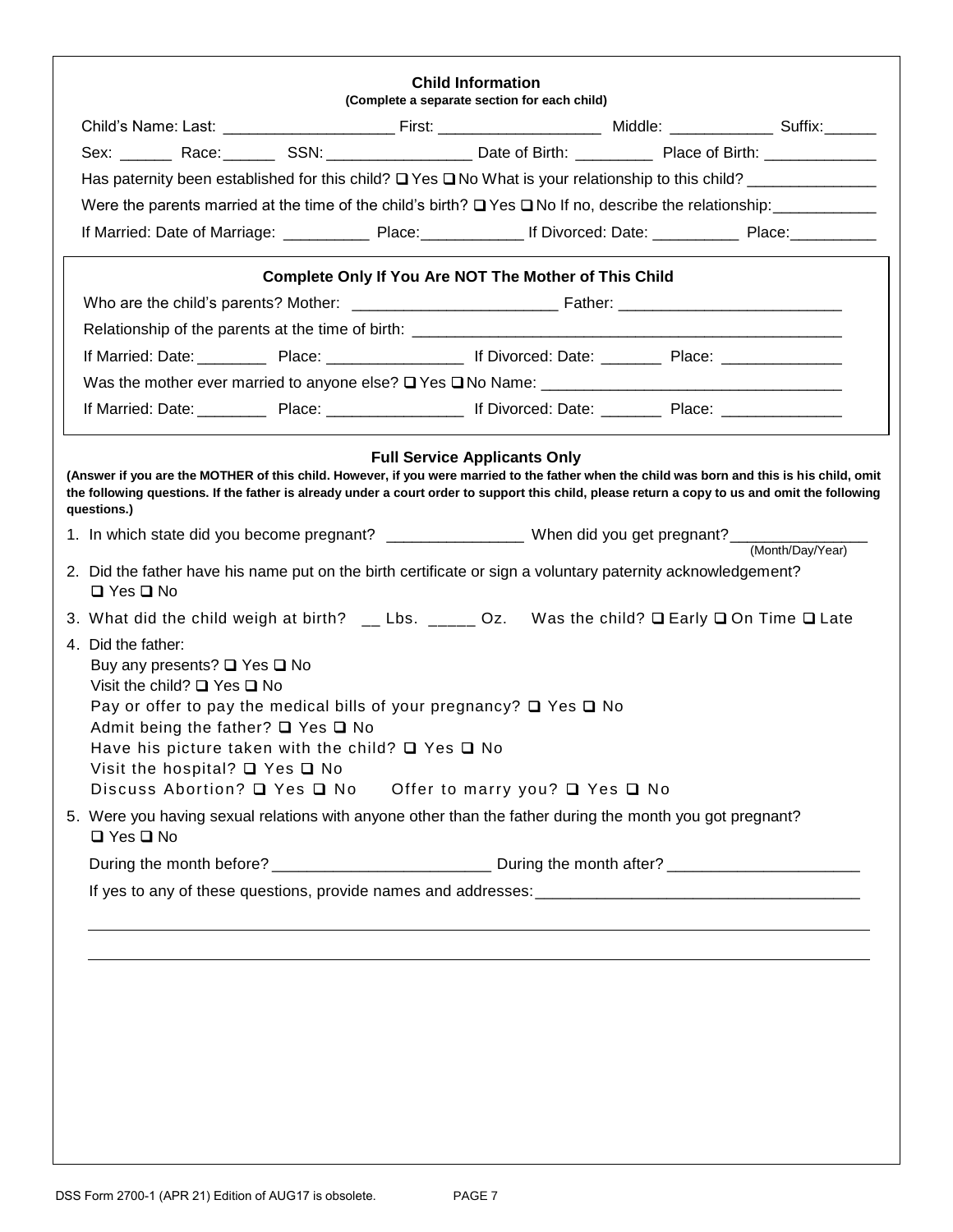|                                                                                                                                                                                                                                                                                                              | <b>Complete Only If You Are NOT The Mother of This Child</b> |  |
|--------------------------------------------------------------------------------------------------------------------------------------------------------------------------------------------------------------------------------------------------------------------------------------------------------------|--------------------------------------------------------------|--|
|                                                                                                                                                                                                                                                                                                              |                                                              |  |
|                                                                                                                                                                                                                                                                                                              |                                                              |  |
| If Married: Date: Place: Place: Place: Fig. 16 Divorced: Date: Place: Place: Place: Place: Place: Place: Place: Place: Place: Place: Place: Place: Place: Place: Place: Place: Place: Place: Place: Place: Place: Place: Place                                                                               |                                                              |  |
|                                                                                                                                                                                                                                                                                                              |                                                              |  |
| If Married: Date: ______________ Place: _________________________ If Divorced: Date: ____________ Place: ____________________                                                                                                                                                                                |                                                              |  |
|                                                                                                                                                                                                                                                                                                              |                                                              |  |
| (Answer if you are the MOTHER of this child. However, if you were married to the father when the child was born and this is his child, omit<br>the following questions. If the father is already under a court order to support this child, please return a copy to us and omit the following<br>questions.) |                                                              |  |
|                                                                                                                                                                                                                                                                                                              |                                                              |  |
| 2. Did the father have his name put on the birth certificate or sign a voluntary paternity acknowledgement?<br>$\Box$ Yes $\Box$ No                                                                                                                                                                          |                                                              |  |
| 3. What did the child weigh at birth? __ Lbs. _____ Oz. Was the child? Q Early Q On Time Q Late                                                                                                                                                                                                              |                                                              |  |
| 4. Did the father:                                                                                                                                                                                                                                                                                           |                                                              |  |
| Buy any presents? $\Box$ Yes $\Box$ No                                                                                                                                                                                                                                                                       |                                                              |  |
| Visit the child? $\Box$ Yes $\Box$ No<br>Pay or offer to pay the medical bills of your pregnancy? $\Box$ Yes $\Box$ No                                                                                                                                                                                       |                                                              |  |
| Admit being the father? $\Box$ Yes $\Box$ No                                                                                                                                                                                                                                                                 |                                                              |  |
| Have his picture taken with the child? $\Box$ Yes $\Box$ No                                                                                                                                                                                                                                                  |                                                              |  |
| Visit the hospital? $\Box$ Yes $\Box$ No<br>Discuss Abortion? Q Yes Q No  Offer to marry you? Q Yes Q No                                                                                                                                                                                                     |                                                              |  |
| 5. Were you having sexual relations with anyone other than the father during the month you got pregnant?                                                                                                                                                                                                     |                                                              |  |
| $\Box$ Yes $\Box$ No                                                                                                                                                                                                                                                                                         |                                                              |  |
|                                                                                                                                                                                                                                                                                                              |                                                              |  |
|                                                                                                                                                                                                                                                                                                              |                                                              |  |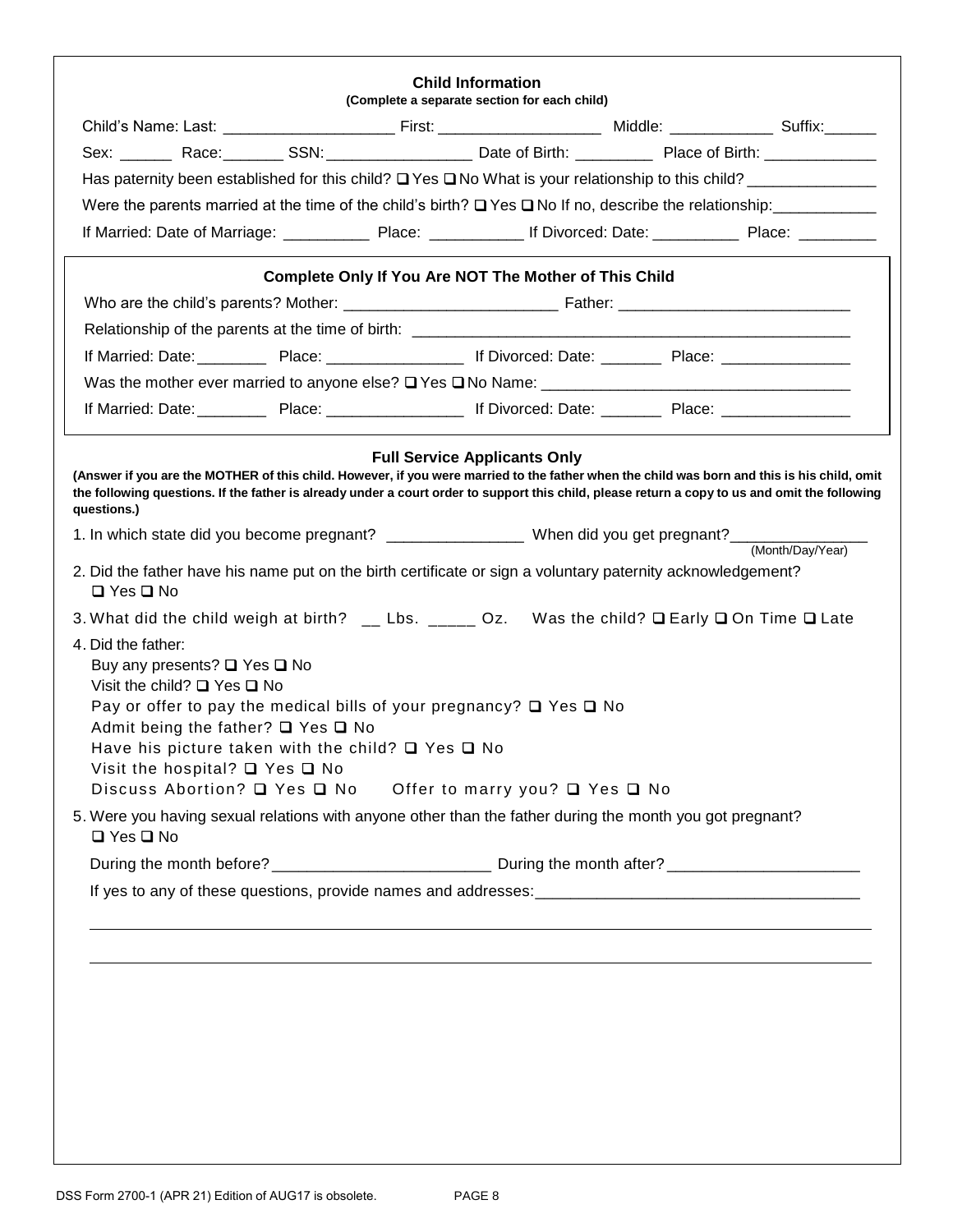|                                                                                                                                                                                                                                                                                                                                                                                                         |                                                       | <b>Child Information</b><br>(Complete a separate section for each child) |  |  |
|---------------------------------------------------------------------------------------------------------------------------------------------------------------------------------------------------------------------------------------------------------------------------------------------------------------------------------------------------------------------------------------------------------|-------------------------------------------------------|--------------------------------------------------------------------------|--|--|
|                                                                                                                                                                                                                                                                                                                                                                                                         |                                                       |                                                                          |  |  |
|                                                                                                                                                                                                                                                                                                                                                                                                         |                                                       |                                                                          |  |  |
|                                                                                                                                                                                                                                                                                                                                                                                                         |                                                       |                                                                          |  |  |
| Were the parents married at the time of the child's birth? Q Yes Q No If no, describe the relationship: ______________                                                                                                                                                                                                                                                                                  |                                                       |                                                                          |  |  |
|                                                                                                                                                                                                                                                                                                                                                                                                         |                                                       |                                                                          |  |  |
|                                                                                                                                                                                                                                                                                                                                                                                                         | Complete Only If You Are NOT the Mother of This Child |                                                                          |  |  |
|                                                                                                                                                                                                                                                                                                                                                                                                         |                                                       |                                                                          |  |  |
|                                                                                                                                                                                                                                                                                                                                                                                                         |                                                       |                                                                          |  |  |
|                                                                                                                                                                                                                                                                                                                                                                                                         |                                                       |                                                                          |  |  |
|                                                                                                                                                                                                                                                                                                                                                                                                         |                                                       |                                                                          |  |  |
|                                                                                                                                                                                                                                                                                                                                                                                                         |                                                       |                                                                          |  |  |
| (Answer if you are the MOTHER of this child. However, if you were married to the father when the child was born and this is his child, omit<br>the following questions. If the father is already under a court order to support this child, please return a copy to us and omit the following<br>questions.)                                                                                            |                                                       |                                                                          |  |  |
|                                                                                                                                                                                                                                                                                                                                                                                                         |                                                       |                                                                          |  |  |
| 2. Did the father have his name put on the birth certificate or sign a voluntary paternity acknowledgement?<br>$\Box$ Yes $\Box$ No                                                                                                                                                                                                                                                                     |                                                       |                                                                          |  |  |
| 3. What did the child weigh at birth? __ Lbs. _____ Oz. Was the child? Q Early Q On Time Q Late                                                                                                                                                                                                                                                                                                         |                                                       |                                                                          |  |  |
| 4. Did the father:<br>Buy any presents? $\Box$ Yes $\Box$ No<br>Visit the child? $\Box$ Yes $\Box$ No<br>Pay or offer to pay the medical bills of your pregnancy? $\Box$ Yes $\Box$ No<br>Admit being the father? □ Yes □ No<br>Have his picture taken with the child? $\Box$ Yes $\Box$ No<br>Visit the hospital? $\Box$ Yes $\Box$ No<br>Discuss Abortion? Q Yes Q No  Offer to marry you? Q Yes Q No |                                                       |                                                                          |  |  |
| 5. Were you having sexual relations with anyone other than the father during the month you got pregnant?<br>□ Yes □ No                                                                                                                                                                                                                                                                                  |                                                       |                                                                          |  |  |
| During the month before? _________________________________ During the month after? __________________________                                                                                                                                                                                                                                                                                           |                                                       |                                                                          |  |  |
|                                                                                                                                                                                                                                                                                                                                                                                                         |                                                       |                                                                          |  |  |
|                                                                                                                                                                                                                                                                                                                                                                                                         |                                                       |                                                                          |  |  |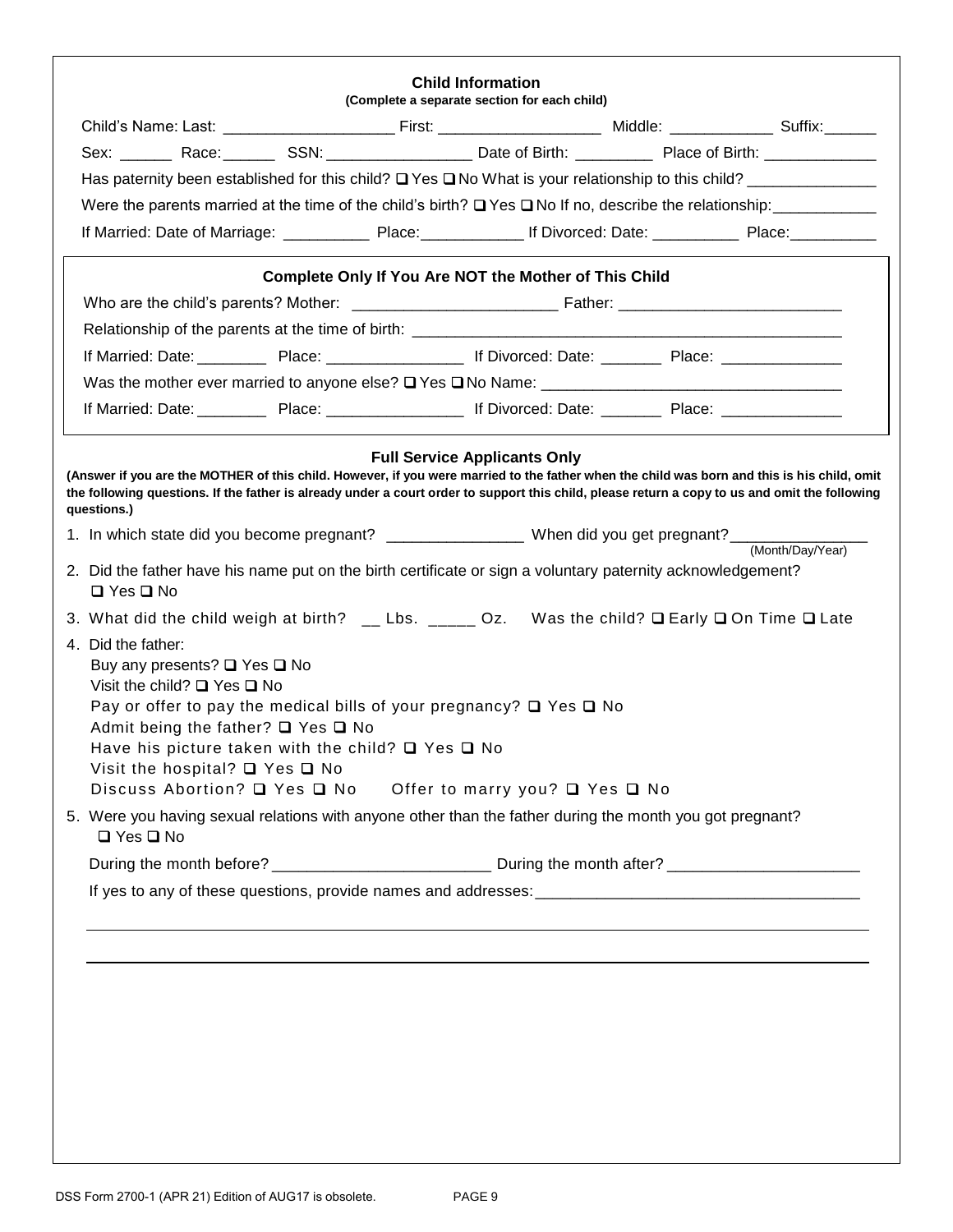### **PART II**

#### **What to Expect**

#### **(Please read this page and the next carefully and DETACH for your records.)**

The South Carolina Department of Social Services (DSS) provides child support services to Custodial Parents (guardians) through its Child Support Services Division (CSSD). You must complete the application to open a case with the CSSD.

The CSSD uses its resources to help a custodial parent (CP) to:

- Locate the non-custodial parent (NCP).
- Establish paternity if the child/children was/were born out of wedlock.
- Establish a child support/medical support order against the NCP.
- Work with the appropriate Family Court staff to enforce the child support order.
- Review the case for modification of the child support order upon the request of the CP or the NCP.

All cases accepted by the CSSD are handled on a first come, first served basis. Claims for visitation, custody or other issues that are often associated with child support are not handled by CSSD.

You must complete this application as thoroughly and accurately as possible and return it to the address indicated so that the CSSD may determine your eligibility for child support services. When completing the application you may not know the answer to all of the questions, but you should provide as much accurate information as possible. Please double check any information about which you are not certain. The more accurate the information you provide, the faster and more efficiently CSSD can process your case.

South Carolina law requires that you notify the CSSD in writing when you move, change your name, change jobs or change your telephone number (at home or at work) so that staff will be able to contact you without delay. You must notify the CSSD of these changes within 10 days of the change. If you do not notify the CSSD as required, the court or the CSSD may take actions on your case without your knowledge.

If you cannot provide a current address for the non-custodial parent, CSSD's first step is to locate the person. Our Parent Locate Unit will use the information that you provide to obtain a home or work address. The time it takes depends on how much information you have provided. The NCP's Social Security number is always helpful, but this does not mean our parent locators will be able to find the NCP right away. If you apply for "Parent Locate Services Only," we will notify you when we obtain information about a home and/or work address. We will not take further action unless you request it.

If you apply for "Full Service" and if we locate the NCP, your case will be turned over to a child support specialist in one of CSSD's regional offices for legal action. If you already have a court order for child support, CSSD will take steps to enforce that order. You should attach a copy of your support order or divorce decree and any modifications to that order.

If you do not have a court order for child support, the regional office staff will bring legal action to obtain a court order. The regional office will notify you in writing of any court hearings or conferences that you must attend.

Please keep in mind that we cannot tell you how long these proceedings may take. It may take longer under any of the following circumstances: the NCP moves or quits his or her job after the location is determined; the NCP refuses to admit paternity or to pay child support, thus requiring additional court hearings; or the NCP is located outside of South Carolina.

Please understand that we need your full cooperation throughout this entire process. Your failure to cooperate could result in CSSD closing the case. Before CSSD takes any action to close a case, we will send you a letter indicating what will be required to avoid case closure. You may also close your case at any time by mailing to CSSD a written statement requesting case closure. As a state agency operating under state law and federal law, legal requirements and policies may conflict with what you request. If a conflict of interest arises, CSSD staff will contact you to discuss the situation.